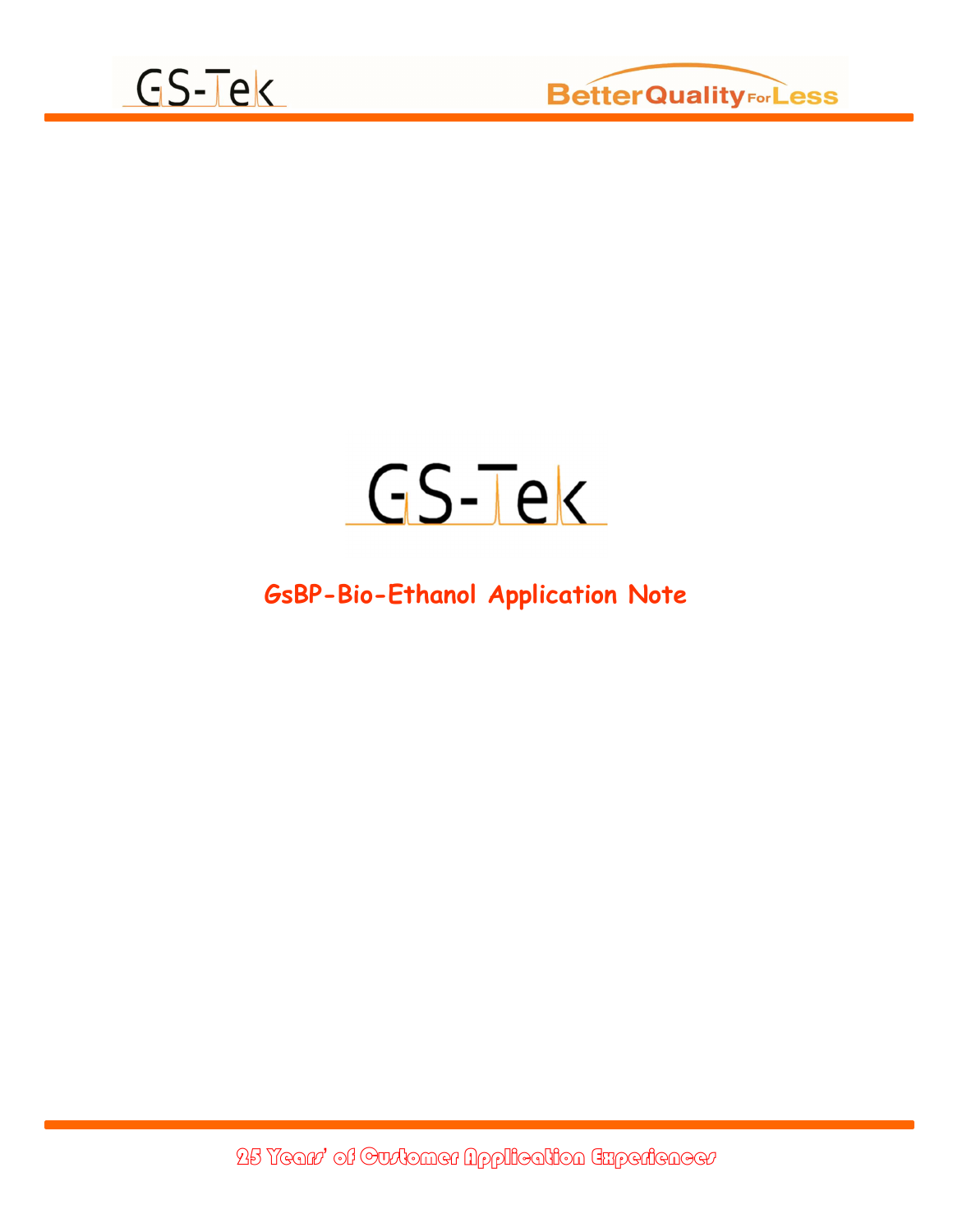## GS-Tek

Since gasoline is a very complex mixture and contains many low boiling components that could potentially co-elute with methanol and ethanol. Our GsBP-Bio-Ethanol column is newly developed and specially designed for fast and accurate bioethanol analysis with good resolution. The analysis meets ASTM D5501 requirements and the baseline separation of methanol and ethanol from all other denaturant peaks can be completely achieved using GC. As you can see in the Figure 1, the methanol and ethanol peaks are well resolved from all potential interferences to eliminate contaminants. The instrumentation condition in this analysis is recorded as follows,

GC: Agilent 7890 w/ FID Column: GsBP-Bio-Ethanol Dimensions: 30 meter x 0.25 mm x 1.00 μm Part No.: 7625-3010-AlC3 Oven Program: 40 °C for 5 min 25 °C/min to 300 °C for 1min Carrier Gas: Hydrogen @ 1.5 mL/min (Constant Flow) Injection: Split 30:1 @ 275 °C, 0.1 μL Detector: FID @ 325 °C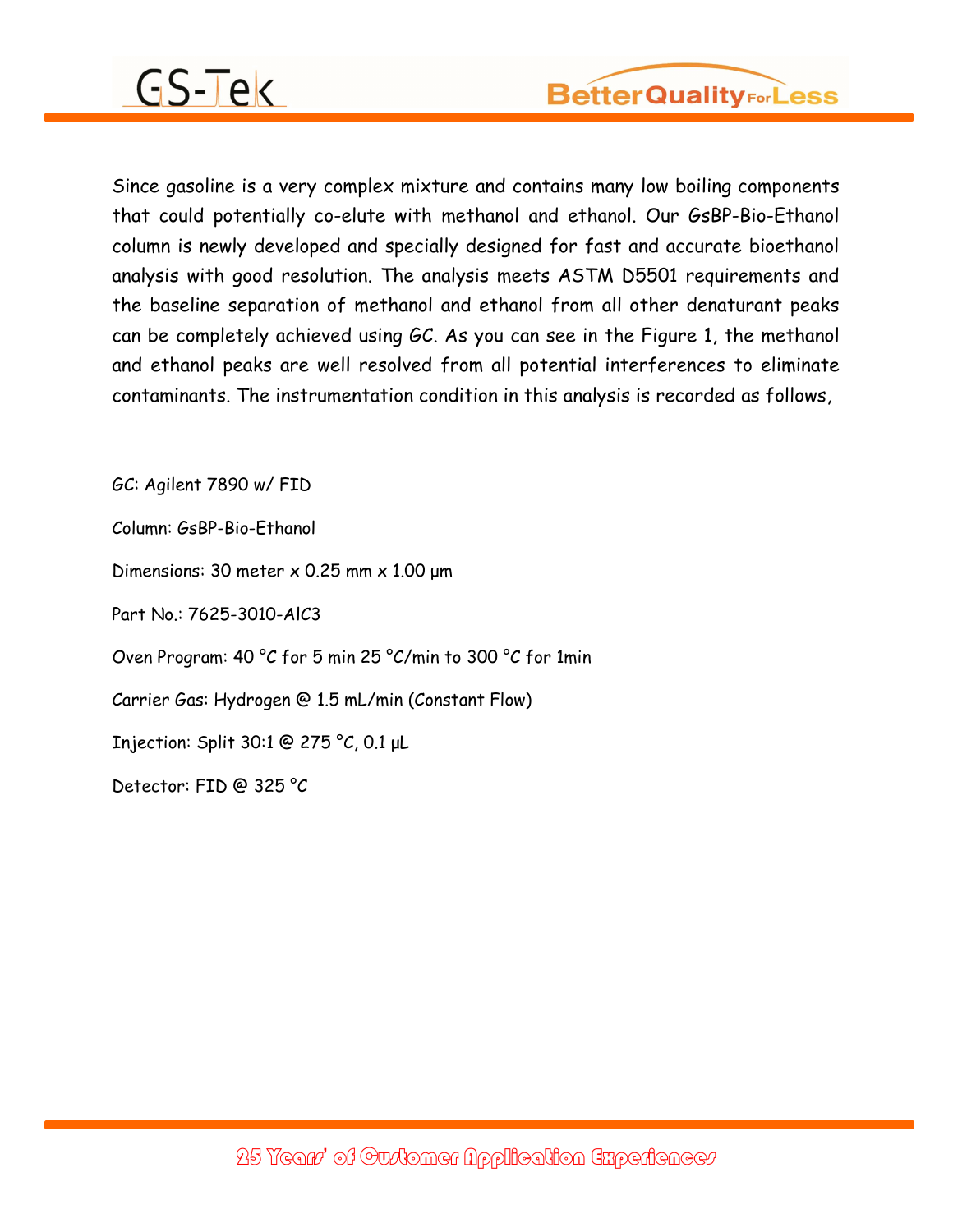







The sample contains the common impurities in gasoline. The peak identification is shown in table 1.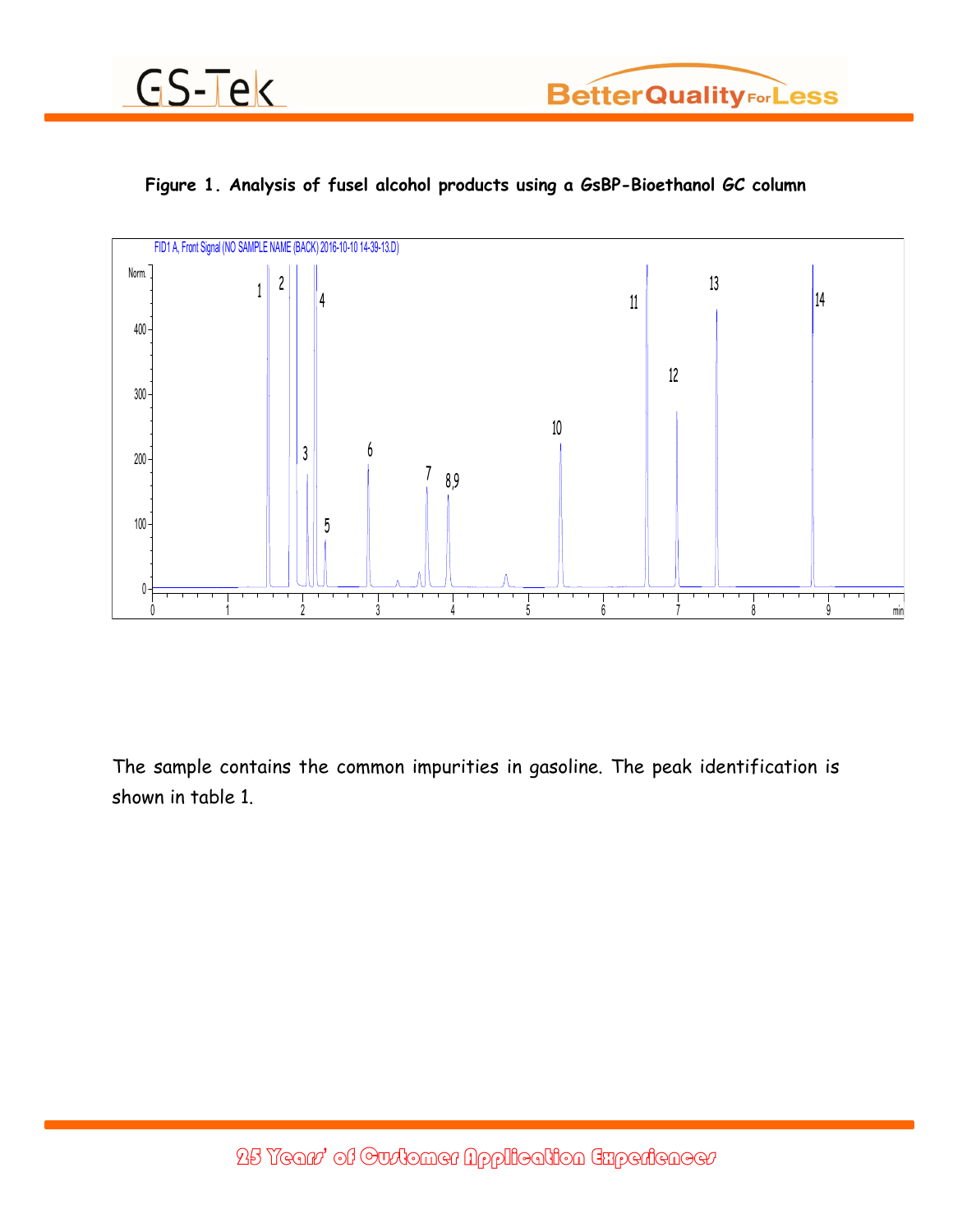



## Table 1. Peak identification of fusel alcohol products analysis in figure 2

| Peak#                   | Compound          | <b>Retention Time</b> | Resolution |
|-------------------------|-------------------|-----------------------|------------|
| $\mathbf{1}$            | Methanol          | 1.536                 |            |
| $\overline{c}$          | Ethanol           | 1.907                 |            |
| 3                       | Acetone           | 2.060                 |            |
| $\overline{\mathbf{4}}$ | Isopropyl alcohol | 2.170                 | 3.56       |
| 5                       | Pentane           | 2.299                 | 3.89       |
| 6                       | n-Propanol        | 2.870                 |            |
| $\overline{7}$          | 2-Butanol         | 3.651                 |            |
| 8                       | Ethyl acetate     | 3.934                 |            |
| 9                       | Hexane            | 3.934                 | 0.00       |
| 10                      | Benzene           | 5.432                 |            |
| 11                      | Heptane           | 6.579                 |            |
| 12                      | Acetal            | 6.978                 |            |
| 13                      | Toluene           | 7.509                 |            |
| 14                      | Xylene            | 8.786                 |            |